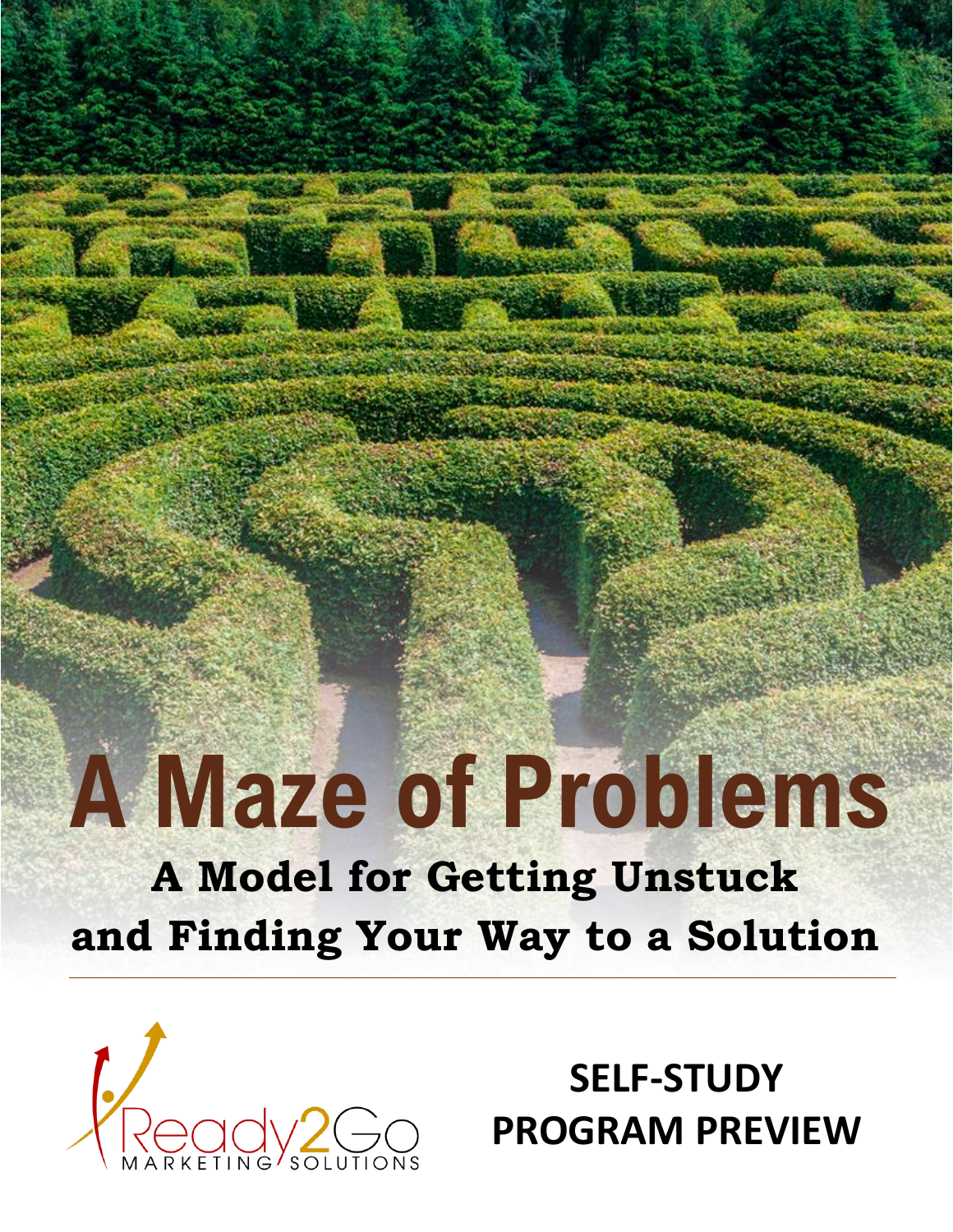

### A Maze of Problems!

A Model for Getting Unstuck and Finding Your Way to a Solution

### **Self-Study Program Preview**

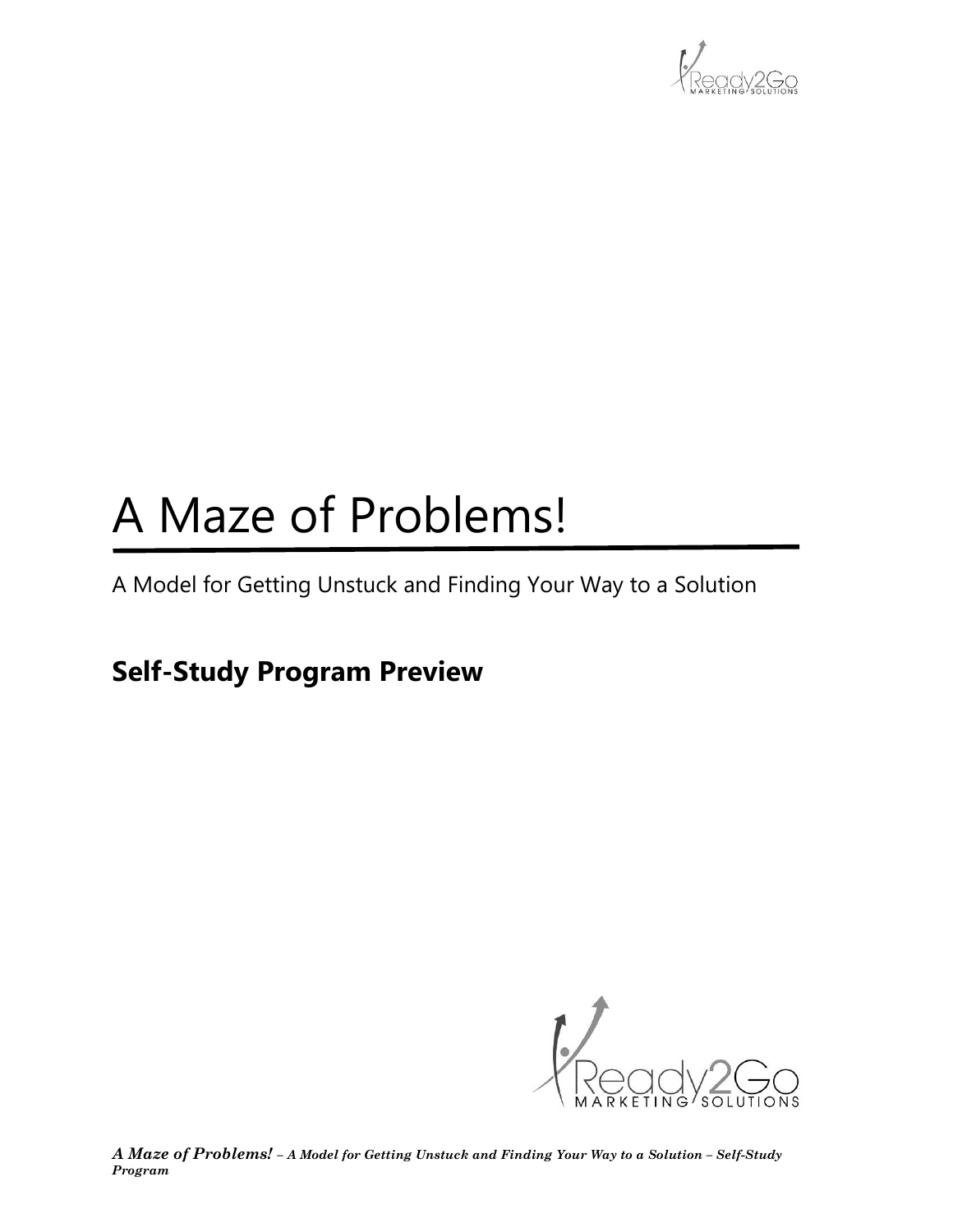

#### **What You Get in Your Ready2Go Coaching Package**

Your Ready2Go coaching package includes:

- An editable cover for customizing and delivering your coaching program.
- Coaching modules with a combination of,
	- Teaching and activity set up,
	- Client exercises and handouts,
	- Debrief questions,
	- Follow-up plan which includes,
		- o Homework and coaching sessions
- How to use your Ready2Go Coaching Package as a Free Offer to grow your list
- 5 Ways to use your Ready2Go Coaching Package to grow your list and make more money in your business.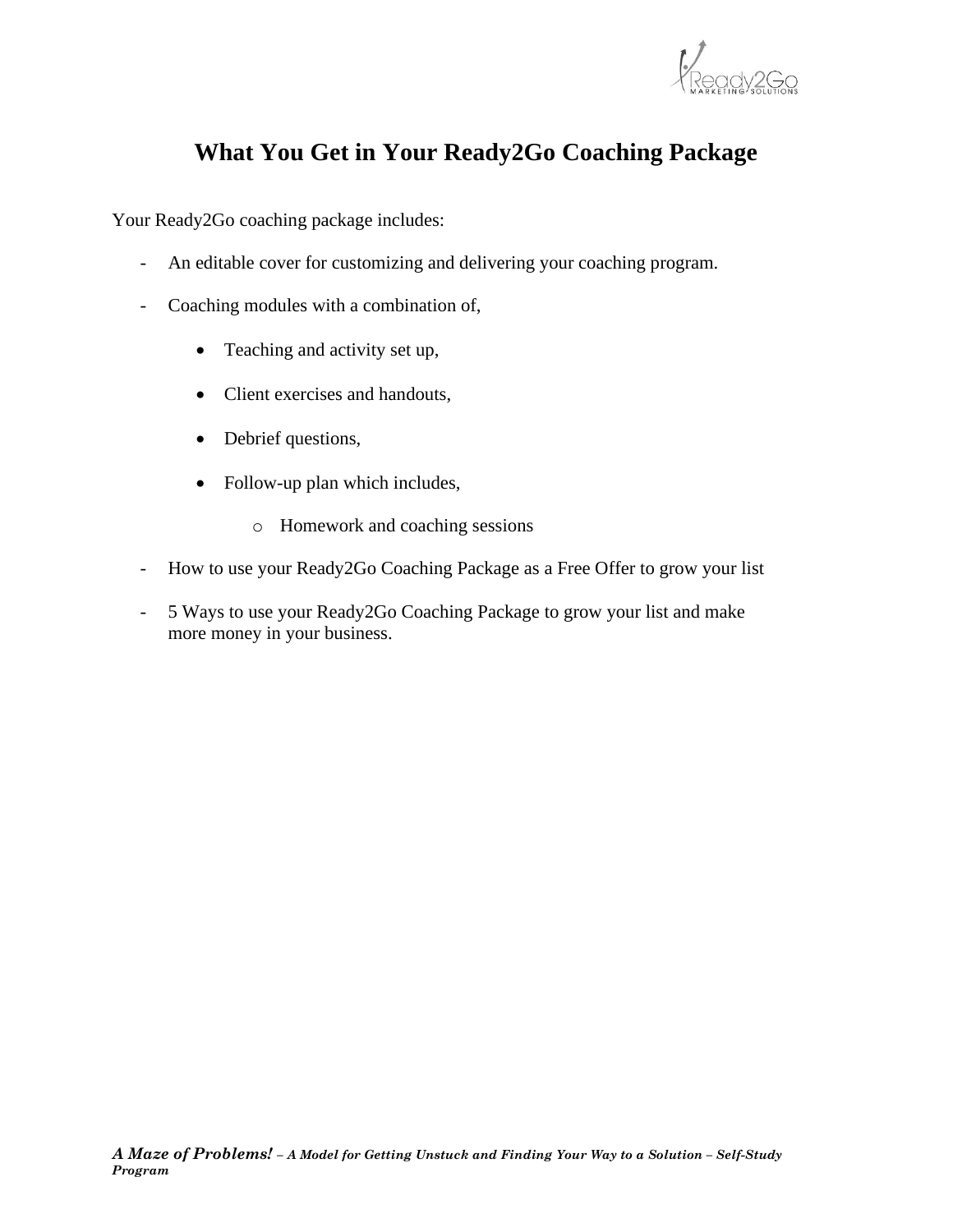

### Promotional Emails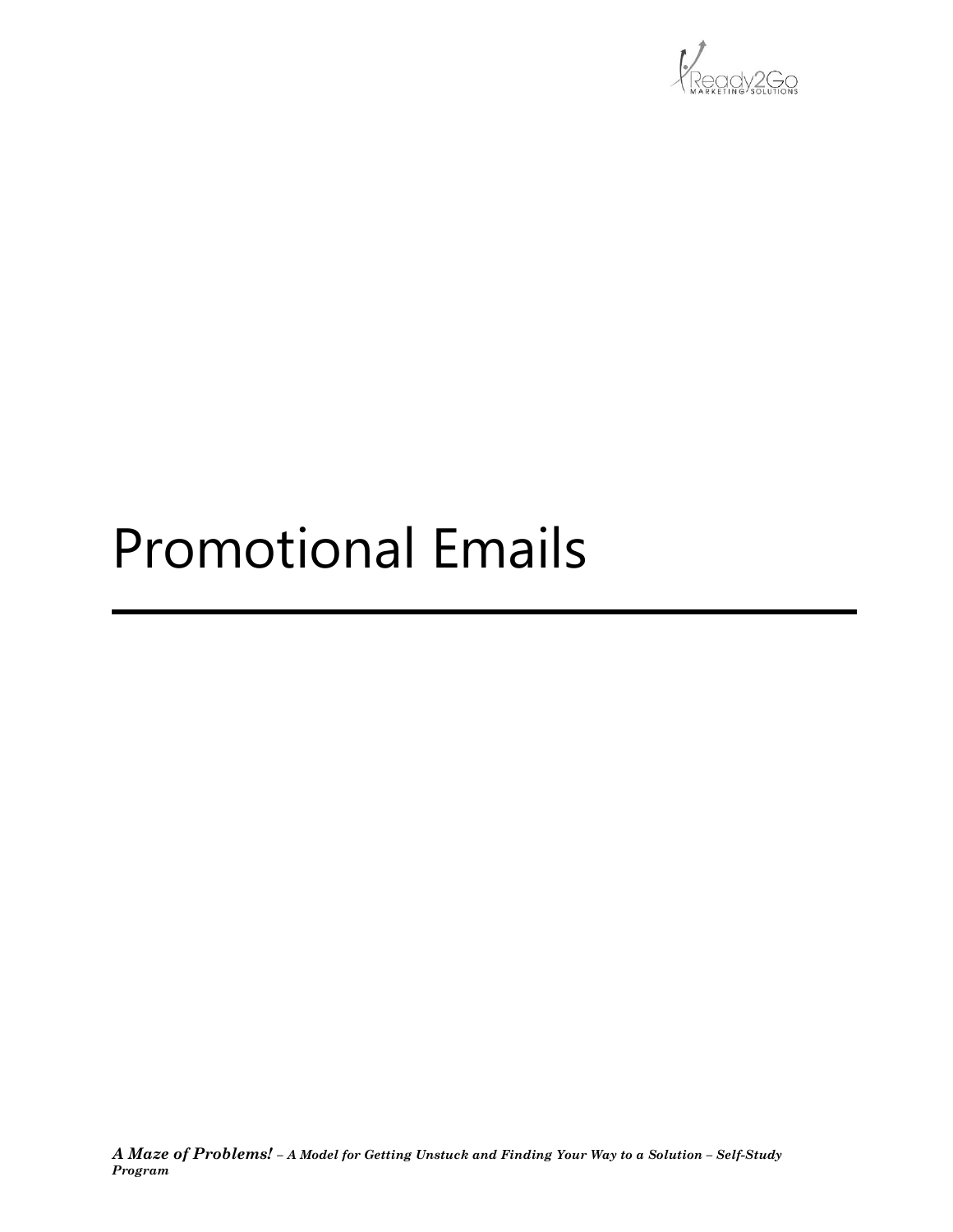

#### *(This is a sample of 1 of 4 emails that come with this package)*

#### **1st Email**

Subject: <First name>, I can help you solve your problem.

We've all got problems to deal with. Some as simple as not being able to find a pair of matching socks; others a little more complicated like an unexpected car repair or losing a job.

For most of us, we can knock out the little stuff with ease. But those bigger problems, well...that's when it gets tricky.

We often avoid the big problems hoping they will go away. Or we hide from them so that we don't have to deal with that headache today.

But we both know that unresolved problems usually don't just disappear. Instead they have a way of piling up and getting bigger.

No matter what you're dealing with, one thing is for sure: You don't need your problems looming over you. That's why the best thing you can do for your happiness and sanity is to solve your challenges right away.

Fortunately, there are ways to simplify your problems so you can address them, manage them, and put actions into place to resolve them.

There are tools and strategies available that can help you sort through and handle your affairs with more grace and ease...and I want to share them with you in a new self-study program:

#### **A Maze of Problems: A Model for Getting Unstuck and Finding Your Way to a Solution**

#### **Click Here to Sign Up Now**

*A Maze of Problems: A Model for Getting Unstuck and Finding Your Way to a Solution* is a deep-dive exploration into some of history's best strategies for dissecting and understanding the full scope of the problems you face, and finding the best solutions that put your problems to rest, once and for all.

Here are just a few of the things you'll discover in this in-depth self-study course:

- The #1 *most important* step in any problem-solving process
- Common problem-solving traps...and how you can avoid them
- One proven method made specifically for creative high performers
- The 8 essential ingredients of any solid solution

*A Maze of Problems! – A Model for Getting Unstuck and Finding Your Way to a Solution – Self-Study Program*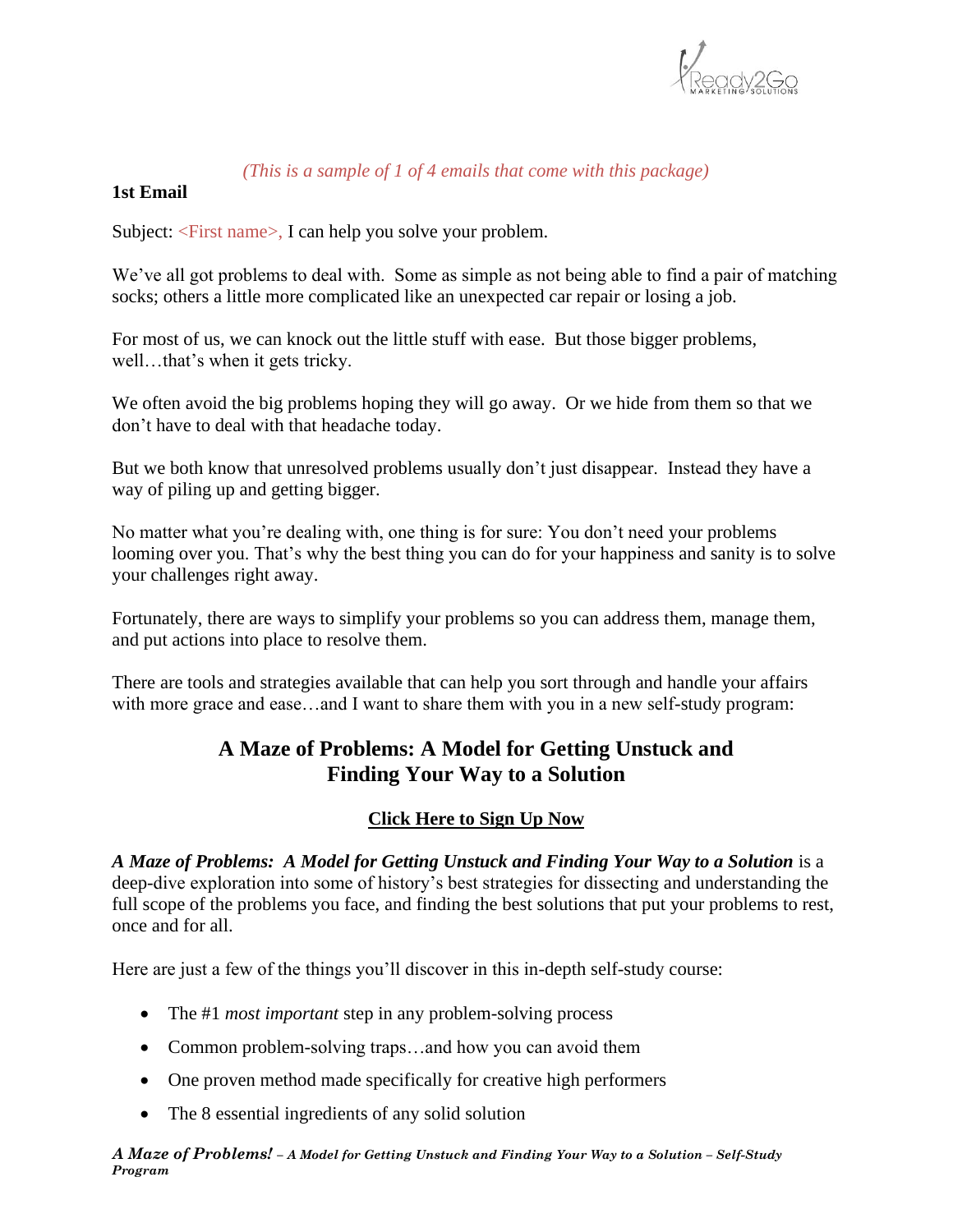

- Two key traits every great problem solver uses daily
- A fail-proof 4-step process sure to give you clarity and dependable answers
- And much, much more...

Plus, I'll send you worksheets and step-by-step guides to help you follow along and make the most out of the program.

*(This is a sample of 1 of 4 emails that come with this package)*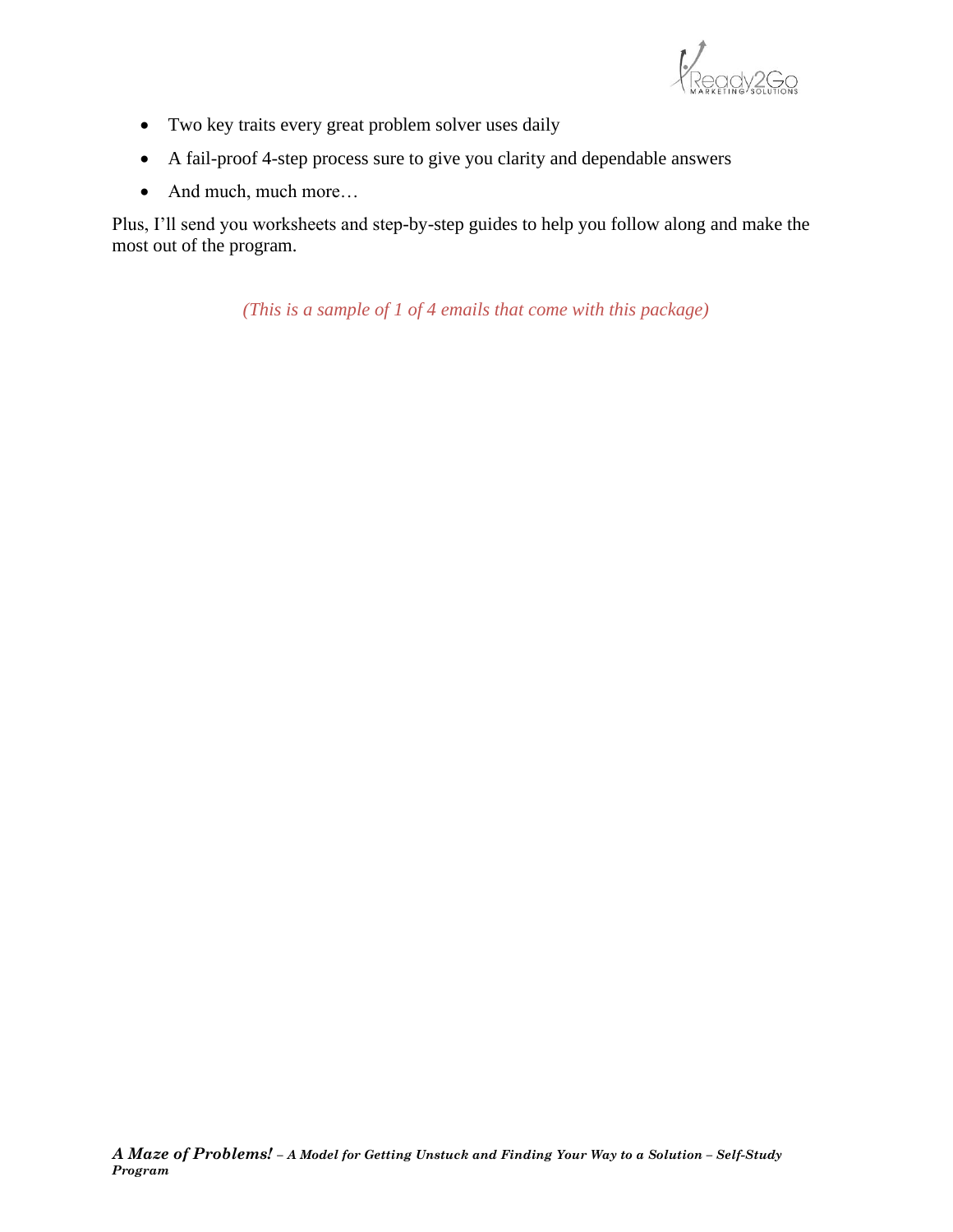

## Self-Study Program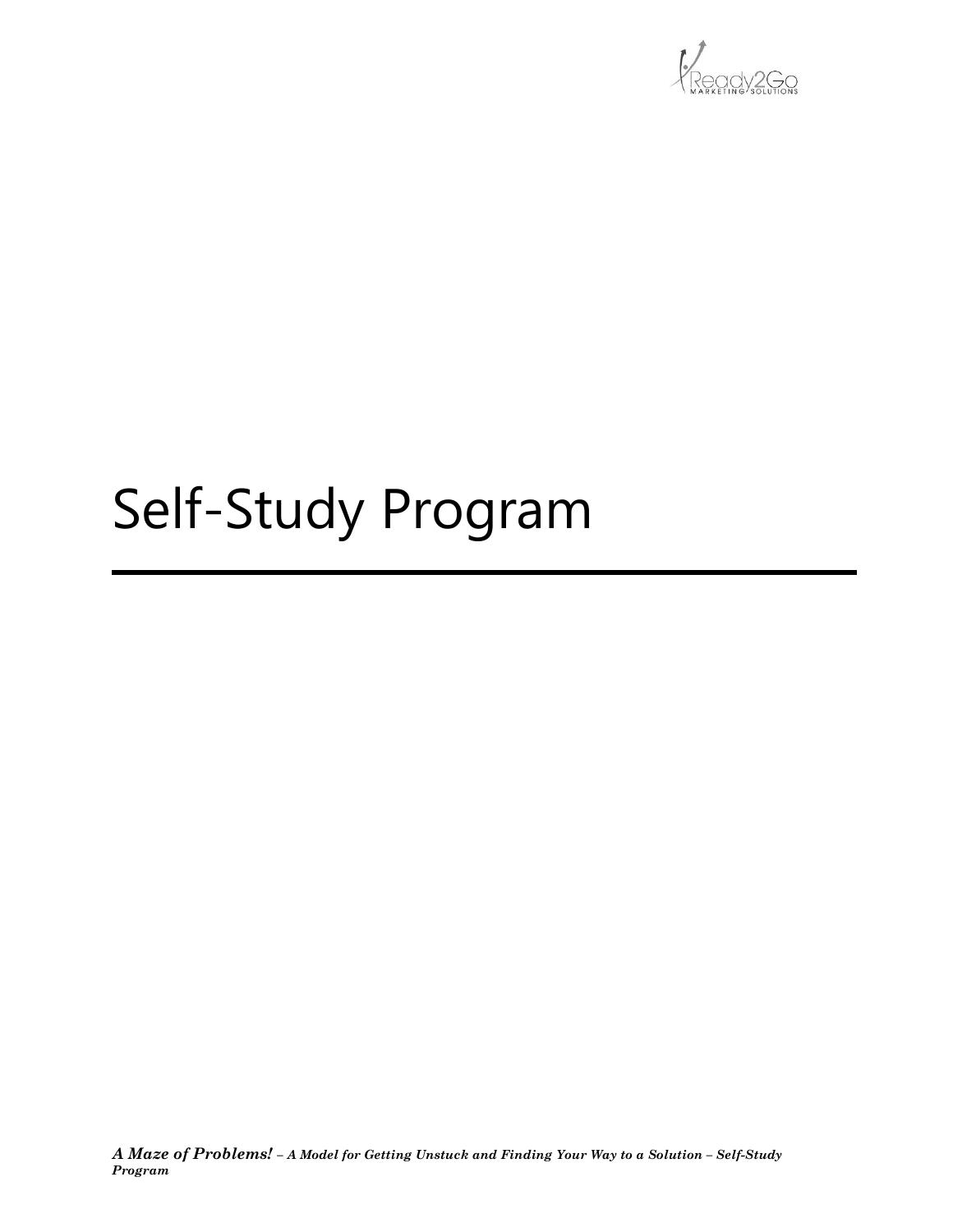

*(This is a sample of this 4 Module Self-Study Program)*

#### **A Maze of Problems!**

**A Model for Getting Unstuck and Finding Your Way to a Solution** Self-Study Program

#### **Content**

#### **Module #1 – Introduction to Problem Solving**

**Write or Record:**

"Most of us deal with problems every day of our lives, whether at work or at home, and whether dealing with our own problems, or someone else's.

But how effective are we at solving them?

Most people have never been properly equipped to deal with the numerous challenges, both big and small, that arise every day.

And so we find ourselves making decisions on instinct, and not thoroughly thinking through the problem or its root cause. Or we fall back on patterns or thought processes modeled by those in our family, community, school and workplace.

Without a process, our solutions may be ineffective, or we may get confused, overwhelmed and stuck. And then we choose to do nothing, which only makes matters worse.

It is probably safe to say that most of us don't think of using a systematic approach to solving our problems.

But by using a problem solving process, you can address the challenges in your life quicker and easier by getting to the root cause, and developing a well thought out solution."

\* \* \* \* \*

"Welcome to the Self-Study Program on "A Maze of Problems – A Model for Getting Unstuck and Finding Your Way to a Solution.

Throughout this training you are going to explore several key concepts around effective problem solving in which you will:

#### **Notes**

**Materials** Needed: Pen or pencil, note paper.



Reference Sheet – "The STEP Problem Solving Model"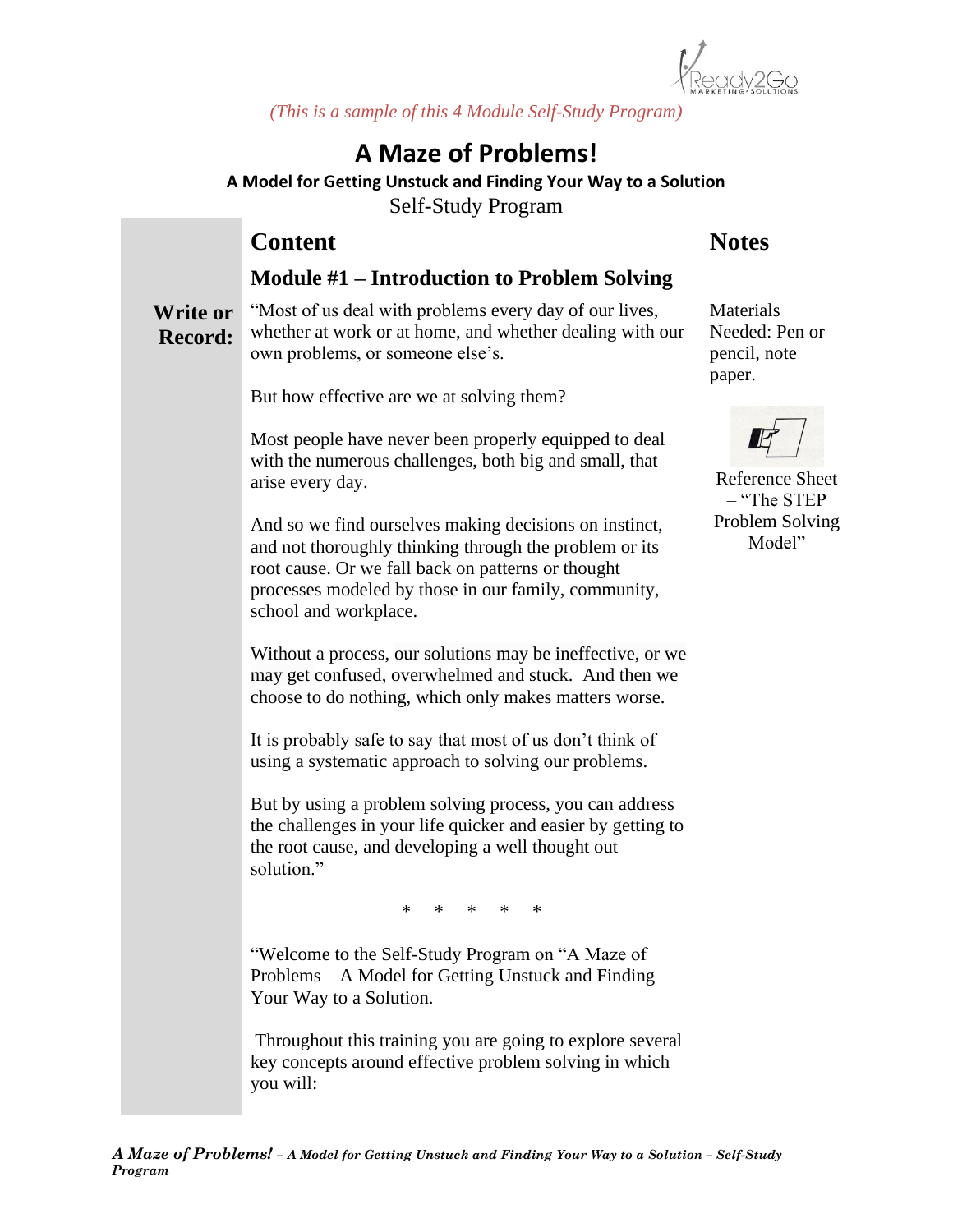

- Explore a four-step problem solving model to help you clearly identify your problems and create solutions to solve them.
- Identify the two key traits of all good problem solvers.
- Uncover the root cause of any problem using one simple technique.
- Discover the eight ingredients of good decision-making.
- Recognize the importance of taking action and use a creative tool to formulate a sure-fire plan for implementing the solution to your problem.

There is no need to toil over your problems any longer when a few simple practices will help you feel more equipped than ever to handle the whatever life throws your way.

It starts first by approaching your problems with a little organization.

So let's start today's training by getting organized."

\* \* \* \* \*

Do you have a junk drawer or closet in your home? Some people have more than one. Some people have junk rooms! What is it for you?

Think for a moment:

- Why do people have junk drawers or closets?
- Why are they difficult to eliminate?

Imagine that you have been asked to organize your junk drawer or closet.

- How would you go about tackling this task?
- What system, process, or steps would you use?
	- o Would you empty the drawer to get a good look at what you've got?
	- o Would you identify all the unnecessary items taking up space and throw away what you don't need?
	- o Would you sort items by creating categories for them?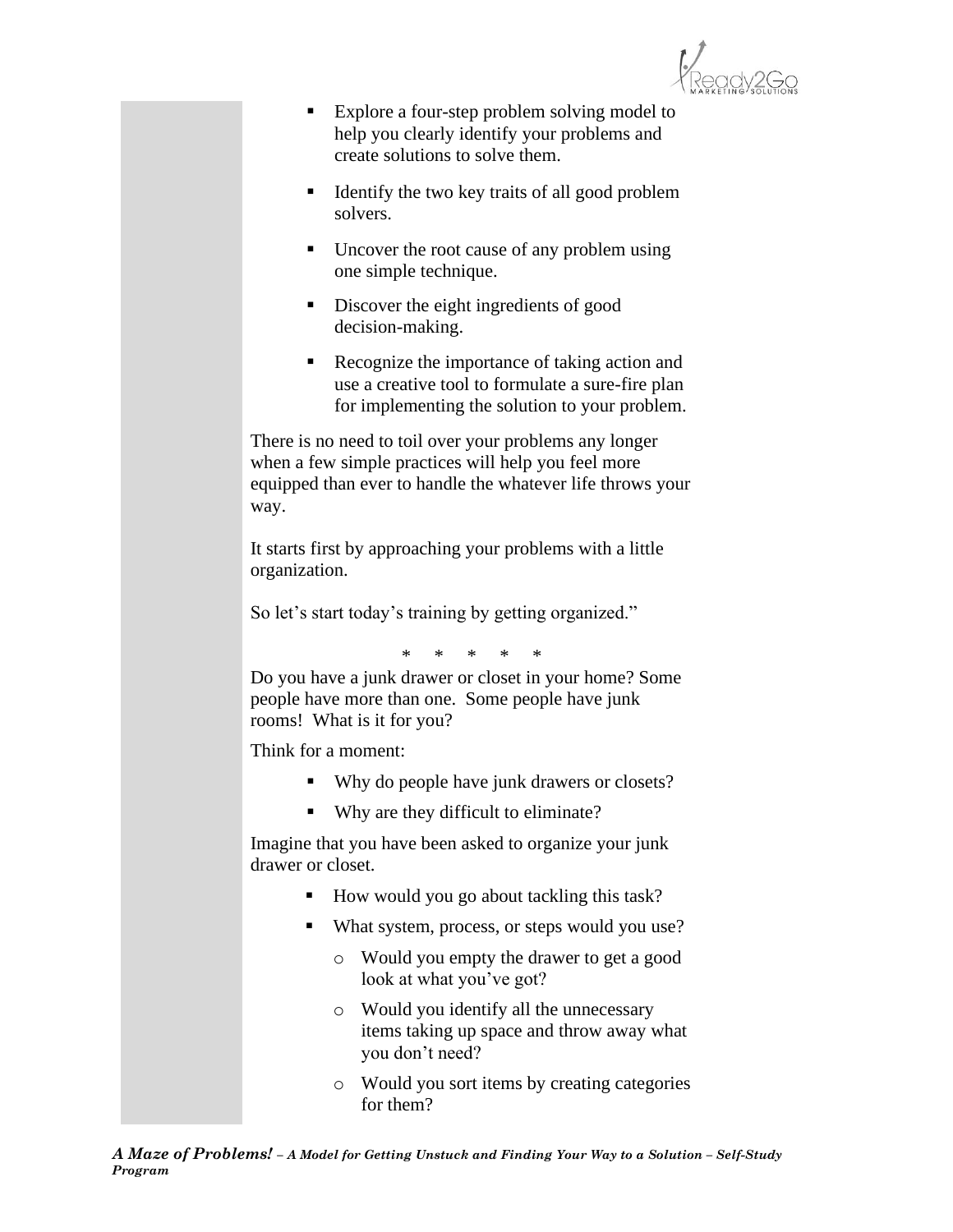o Or organize the items by adding dividers?

Not only do we have junk drawers and closets, but we also have junk in our minds, especially when it comes to problem solving.

Our problems often feel like junk drawers - cluttered, unorganized, unnecessary, and something that doesn't go away. And often gets even bigger! And because of this, we don't feel like tackling them; instead we just shut them away and keep the mess out of sight.

If you have been experiencing a maze of problems and don't know how to get out, using a problem solving process – like the steps you just thought about for organizing your junk drawer – can allow you to see problems and your solutions more clearly.

\* \* \* \* \*

Take out the "STEP Problem Solving Model" Reference Sheet.

In this program you are going to learn a problem solving process called the STEP Problem Solving Model.

You will explore each step in this model as you move through the training. With each step, you will also work with a problem solving technique to help you perform that step. So keep this reference sheet handy as you will refer to it often throughout this training.

Before you dive into the STEP Model, let's briefly explore two critical skills people naturally use when solving problems.

\* \* \* \* \*

"Many people say problem solving requires the use of critical thinking skills. Others say problem solving relies on intuition. Both are true.

Critical thinking is characterized by careful analysis and judgment. Simply put – it is based on logic.

Intuition is characterized as an inner voice or inner knowing. Simply put – it relies on a hunch or gut feeling.

Reference Sheet – "The STEP Problem Solving Model"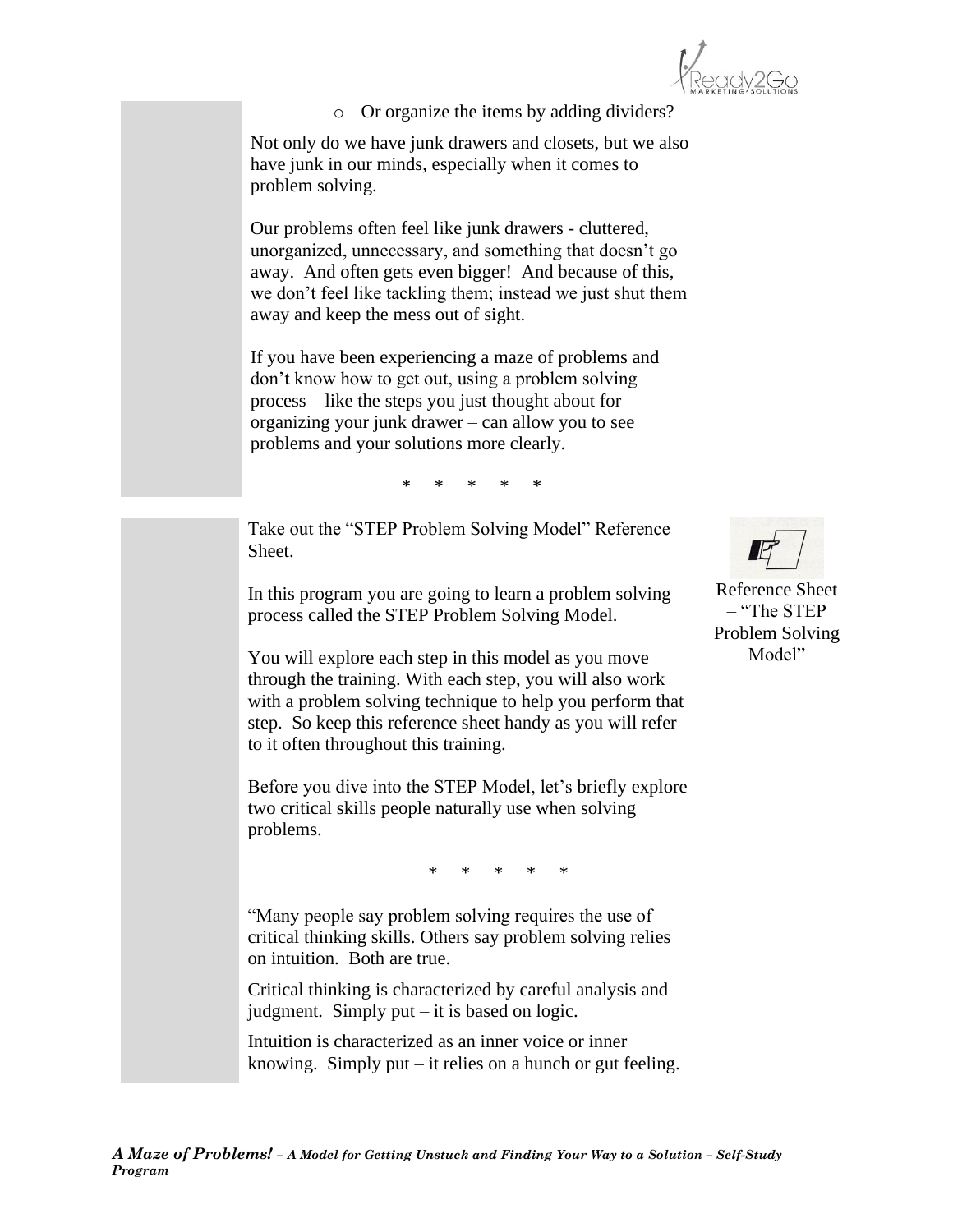

In reality, it is difficult to use only one or the other when addressing our problems.

These experts explain it best.

- o Robert Heller says, "Never ignore a gut feeling, but never believe that is enough."
- o And Dr. Jonas Salk says, "The intuitive mind tells the logical mind where to look next."

The point is that since both critical thinking and intuition skills play off one another, it is important to consider both when solving your problems.

Now it's time to dig into the STEP problem Solving Model.

These steps will provide you with a way of moving through your problems toward solutions that you can act upon.

As you go through the STEP model, it will help for you to have a problem in mind that you can apply to these steps.

Take a moment now to identify a problem you are facing. To get the most from your initial exposure to the STEP Model during this course, do not choose a large, complicated problem. Instead, choose a manageable problem so that you can benefit from learning this process. Then you can apply it to all of your problems going forward.

Okay, with a problem in mind, let's jump in."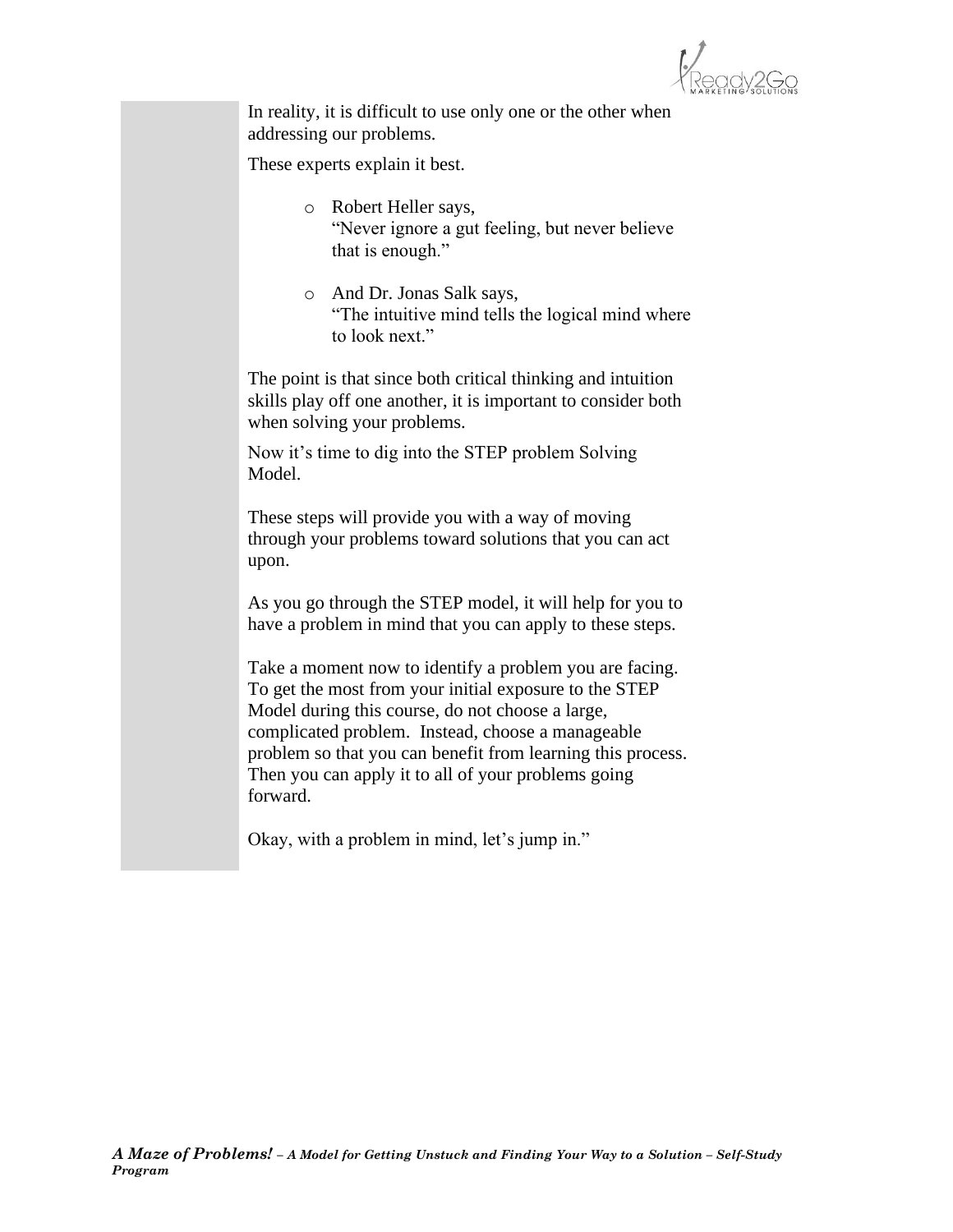

#### **Time Content Notes**

#### **[Participant Activity]**

Take out Worksheet #1 – "The Four Key Steps to the Problem Solving Process."

Read <Listen to> this short lecture on "STEP Into a Solution", and take notes on the worksheet provided.

*(You can use audio recording provided, record this presentation in your own voice, or have your clients read it in the module.)*

When you have reviewed the content, return to this module.

#### **'STEP Into a Solution'**

"Problem solving is the act of defining a problem, identifying possible solutions, choosing the best option, and implementing a solution.

Just like a map helps to get you from point A to point B, and ultimately to your destination, a stepby-step problem solving method helps you move from problem to solution in an efficient manner.

The STEP Problem Solving Model will help you shift your thinking from problem, to decision, to planning, to action.

While the steps in this model may seem obvious, their goal is to give you a framework that you can use to more easily solve your problems whenever they arise.

Here is the model:

#### **1. 'S' stands for – State the problem**

If you are unclear as to what needs to be solved, then you are probably not going to get the best result.



Handout – Worksheet #1 – "The Four Key Steps to the Problem Solving Process"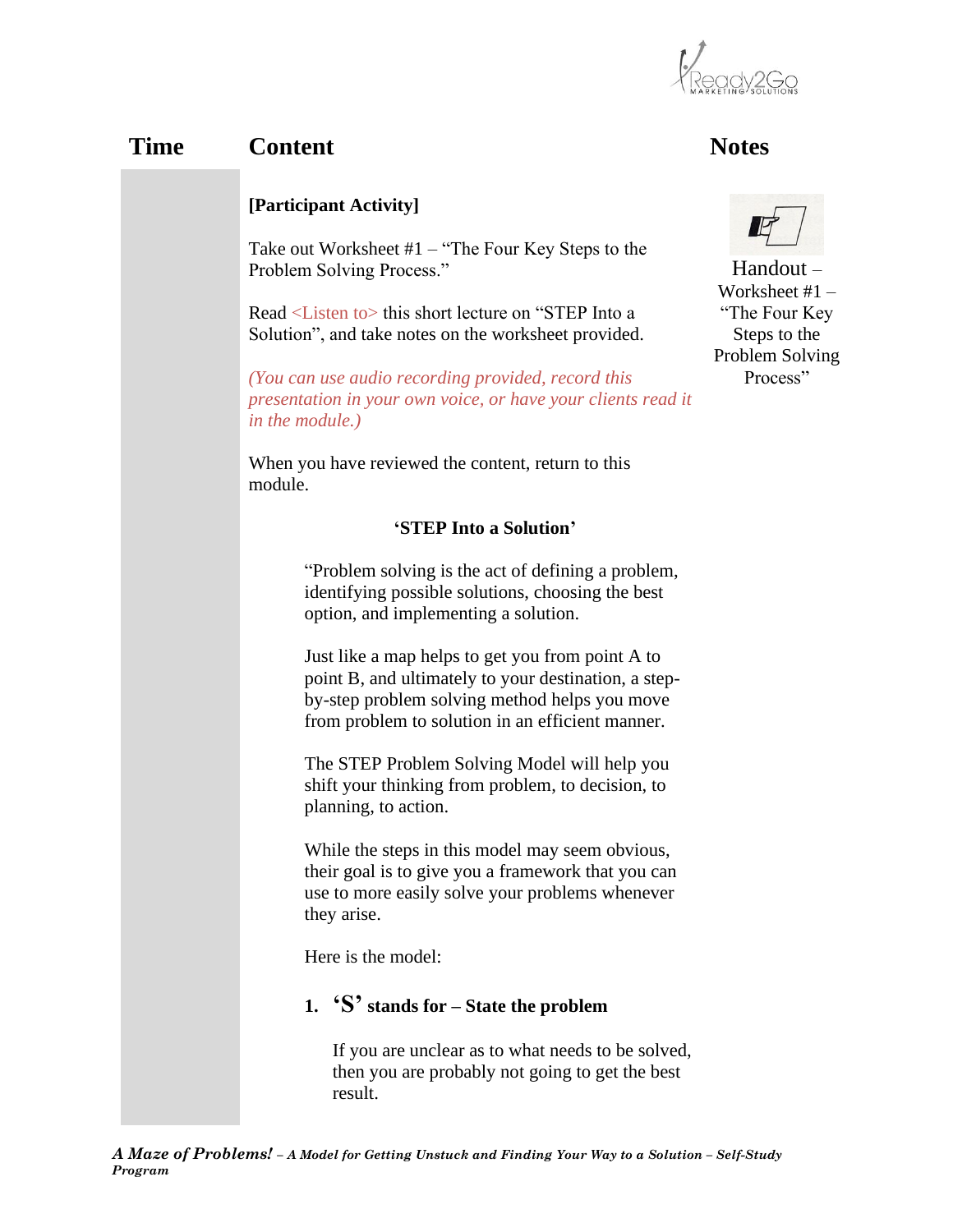**OCY2GO** 

| Time | <b>Content</b> |                                                                                                                                                                                                                | <b>Notes</b> |
|------|----------------|----------------------------------------------------------------------------------------------------------------------------------------------------------------------------------------------------------------|--------------|
|      |                | In order to understand a problem, you must first<br>know its root cause. This sounds simple<br>enough, but often we jump too quickly and<br>solve a problem's symptoms rather than find<br>what's at the core. |              |
|      |                | You need to spend the time upfront defining the<br>problem and understanding its root cause.                                                                                                                   |              |
|      |                | 2. $T'$ stands for – Think of possible solutions                                                                                                                                                               |              |
|      |                | Once you understand the problem and its root<br>cause, it is time to brainstorm possible ways to<br>solve it.                                                                                                  |              |
|      |                | Here's where your critical thinking skills can<br>help. For every option you can think of,<br>determine its advantages and risks.                                                                              |              |
|      |                | Come up with numerous solutions.                                                                                                                                                                               |              |
|      |                | 3. $E'$ stands for – Edit down to one                                                                                                                                                                          |              |
|      |                | With your list of possible solutions, carefully<br>weigh each one and decide which is best. The<br>best solution may not necessarily be the one<br>with the most advantages and the least risks.               |              |
|      |                | Here's where your intuitive skills can play an<br>important role in helping you decide. Think<br>about what matters most to you and which<br>solution feels right.                                             |              |
|      |                | Does a given solution make you feel more<br>comfortable, relaxed, engaged, or safe? Or<br>does the solution cause you to feel more tense<br>and stressed? Think about which solution<br>motivates you to act.  |              |
|      |                | 4. $\mathbf{P}'$ stands for – Plan and act                                                                                                                                                                     |              |
|      |                | When you have a plan and act on it, you can<br>remedy your problem. Good solutions are only<br>good if they are implemented. Without                                                                           |              |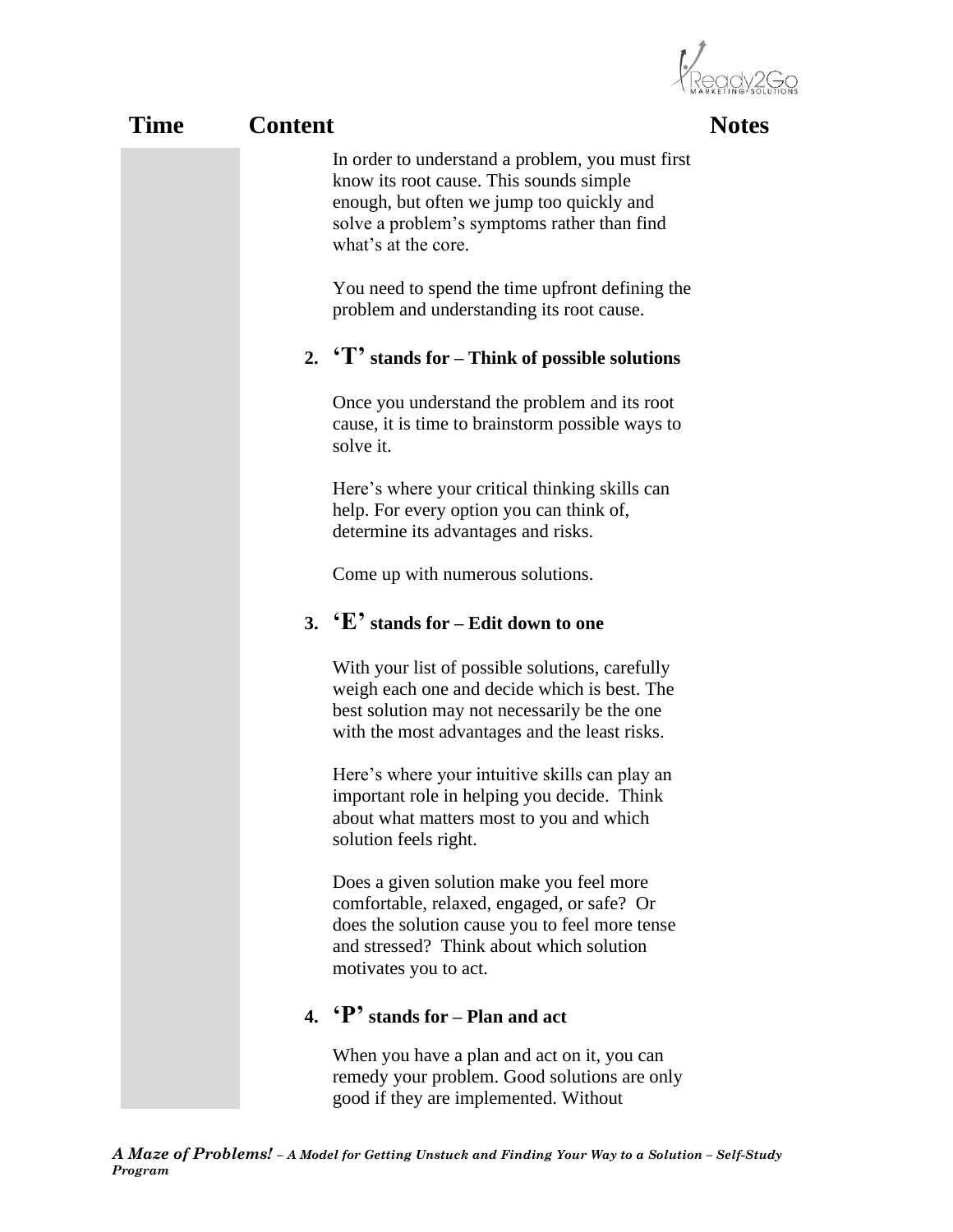Ready2Go

|             |                                                                                                                                                                                                                         | MARKETING SOLUTIO |  |  |
|-------------|-------------------------------------------------------------------------------------------------------------------------------------------------------------------------------------------------------------------------|-------------------|--|--|
| <b>Time</b> | <b>Content</b>                                                                                                                                                                                                          | <b>Notes</b>      |  |  |
|             | purposeful follow-through, you won't be able to<br>solve your problem.                                                                                                                                                  |                   |  |  |
|             | Implementation also means you have a timeline<br>for taking action, can modify along the way,<br>and can track whether or not your solution is<br>successful."                                                          |                   |  |  |
|             | <b>End of Presentation</b>                                                                                                                                                                                              |                   |  |  |
|             | "Using a problem-solving model is important because it<br>enables you to feel more organized and in control of the<br>problem you are facing.                                                                           |                   |  |  |
|             | Let's take a closer look at each of the four steps in the<br>model to better understand how to successfully implement<br>them."                                                                                         |                   |  |  |
|             | * * * *<br>∗                                                                                                                                                                                                            |                   |  |  |
|             | [Participant Activity]                                                                                                                                                                                                  |                   |  |  |
|             | <b>Step <math>#1</math> – State the Problem</b>                                                                                                                                                                         |                   |  |  |
|             | "Successful problem solving begins with first defining it.<br>You can't effectively work toward solving something if<br>you don't know what that <i>something</i> is.                                                   |                   |  |  |
|             | So it's important to take the time to develop a true<br>understanding of your problem instead of instinctively<br>reacting to it. You need to know whether you are<br>addressing the actual problem or a symptom of it. |                   |  |  |
|             | An effective tool to help you look beyond the symptoms<br>and get to a problem's root cause is called 'The Five<br>Whys.'                                                                                               |                   |  |  |
|             | Let's explore that now."                                                                                                                                                                                                |                   |  |  |
|             | (This is a sample of this 4 Module Self-Study Program)                                                                                                                                                                  |                   |  |  |
|             |                                                                                                                                                                                                                         |                   |  |  |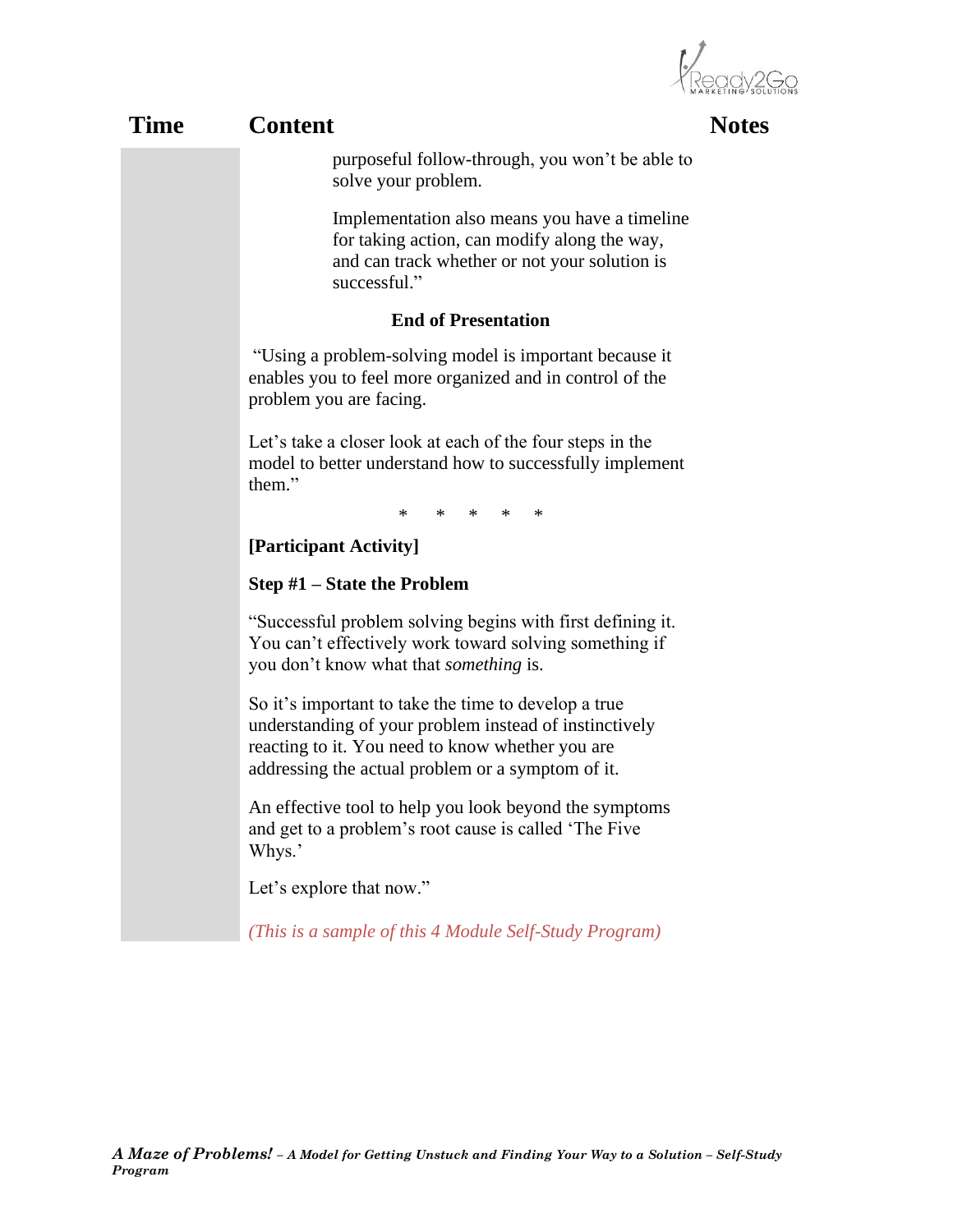

## Activity Sheets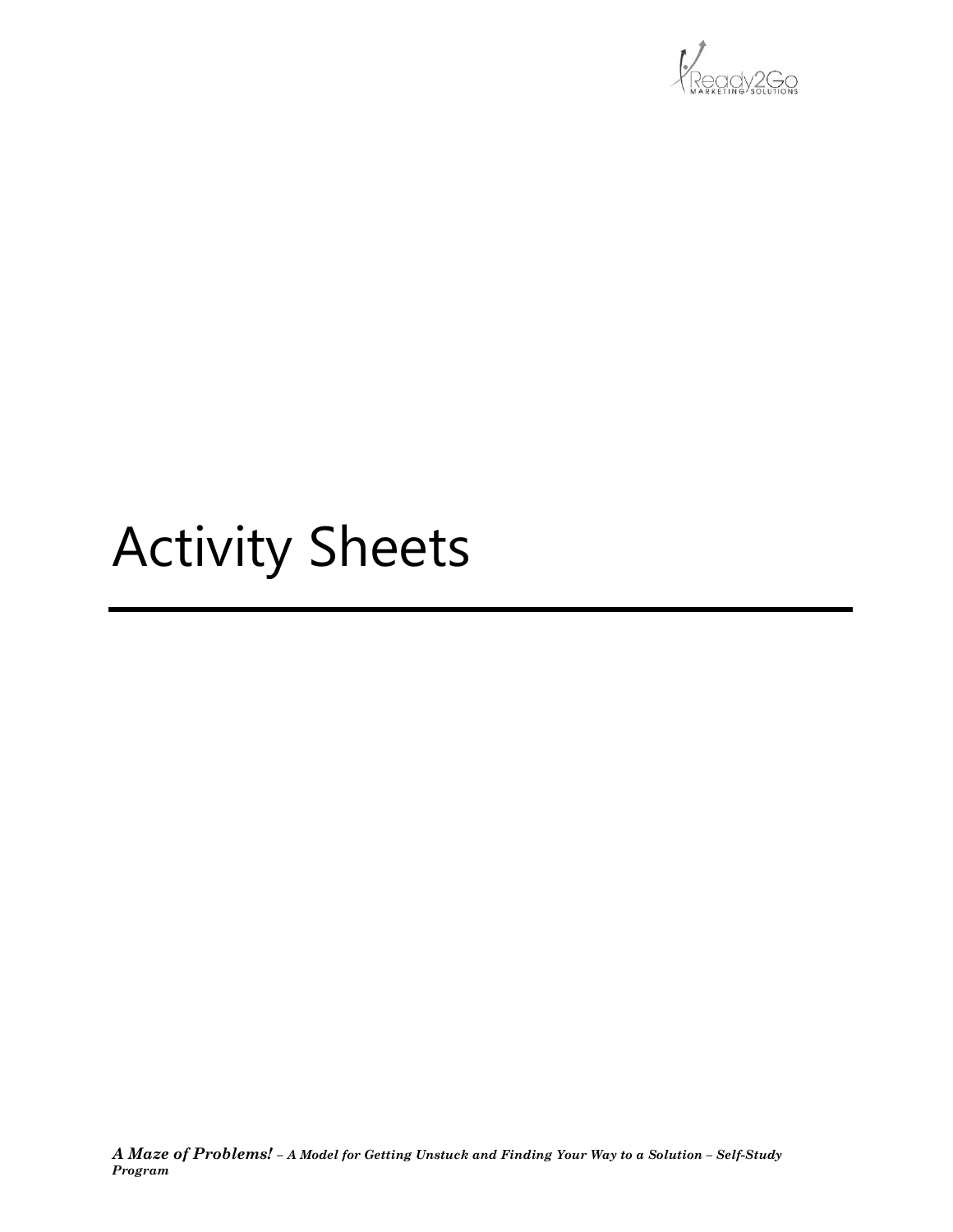

#### **"The STEP Problem Solving Model" Reference Sheet**

A systematic process for problem solving



*A Maze of Problems! - A Model for Getting Unstuck and Finding Your Way to a Solution - Self-Study Program*